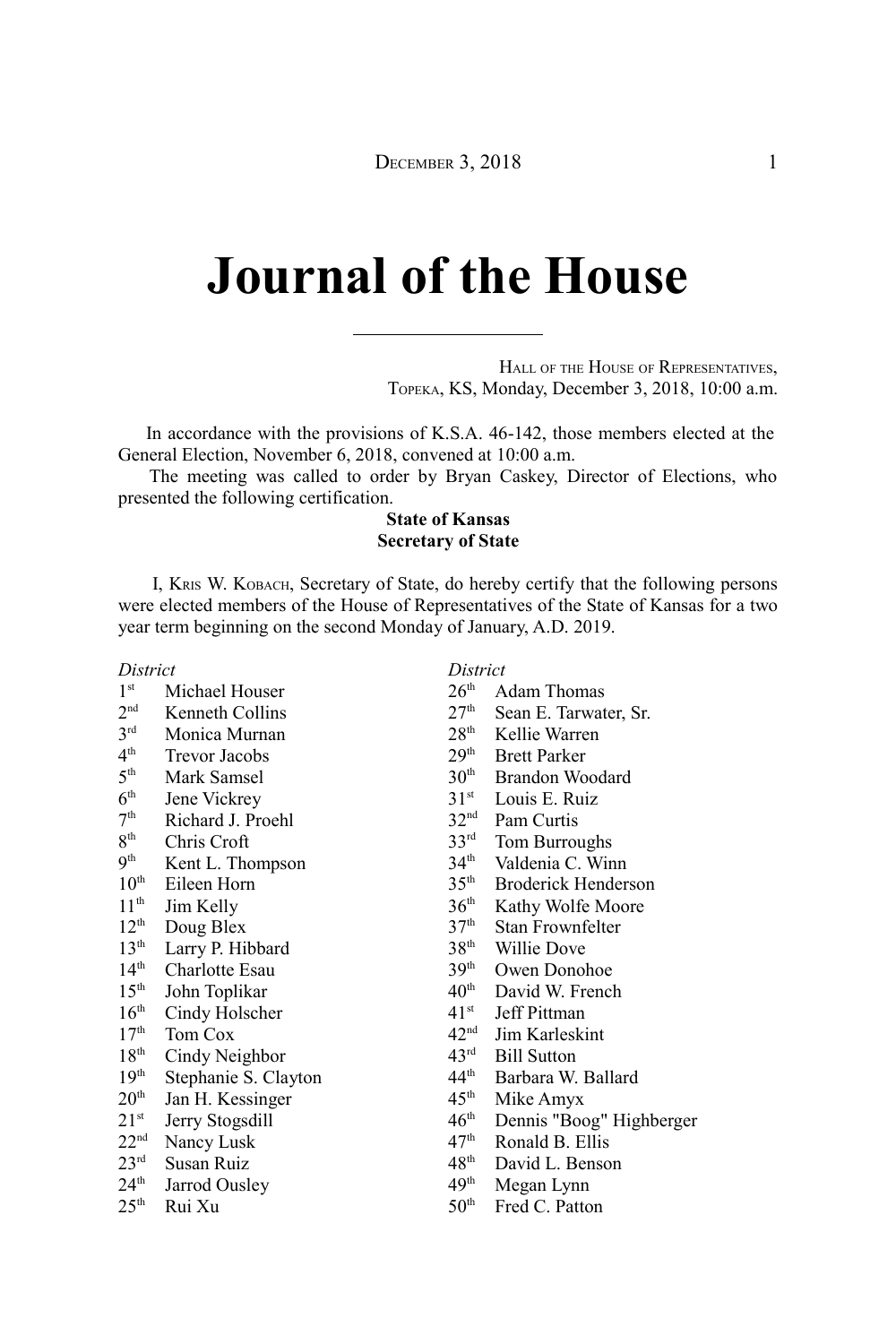| District         |                         |
|------------------|-------------------------|
| $51^{\rm st}$    | Ron Highland            |
| 52 <sup>nd</sup> | Brenda S. Dietrich      |
| $53^{\text{rd}}$ | Jim Gartner             |
| 54 <sup>th</sup> | Ken Corbet              |
| $55^{\text{th}}$ | Annie Kuether           |
| 56 <sup>th</sup> | Virgil Weigel           |
| 57 <sup>th</sup> | John Alcala             |
| 58 <sup>th</sup> | Vic Miller              |
| 59 <sup>th</sup> | <b>Blaine Finch</b>     |
| 60 <sup>th</sup> | Mark Schreiber          |
| 61 <sup>st</sup> | Francis Awerkamp        |
| 62 <sup>nd</sup> | Randy Garber            |
| 63 <sup>rd</sup> | John R. Eplee           |
| $64^{\text{th}}$ | Susan "Suzi" L. Carlson |
| 65 <sup>th</sup> | Lonnie Clark            |
| 66 <sup>th</sup> | Sydney Carlin           |
| 67 <sup>th</sup> | <b>Tom Phillips</b>     |
| 68 <sup>th</sup> | Dave Baker              |
| 69 <sup>th</sup> | J.R. Claeys             |
| 70 <sup>th</sup> | John E. Barker          |
| 71 <sup>st</sup> | Diana Dierks            |
| 72 <sup>nd</sup> | Tim Hodge               |
| 73 <sup>rd</sup> | Les Mason               |
| 74 <sup>th</sup> | <b>Stephen Owens</b>    |
| 75 <sup>th</sup> | Will Carpenter          |
| 76 <sup>th</sup> | Eric L. Smith           |
| 77 <sup>th</sup> | Kristey S. Williams     |
| 78 <sup>th</sup> | Ron Ryckman             |
| 79 <sup>th</sup> | Cheryl Helmer           |
| 80 <sup>th</sup> | <b>Bill Rhiley</b>      |
| 81 <sup>st</sup> | <b>Blake Carpenter</b>  |
| 82 <sup>nd</sup> | Jesse Burris            |
| 83 <sup>rd</sup> | Henry Helgerson         |
| 84 <sup>th</sup> | Gail Finney             |
| 85 <sup>th</sup> | Michael Capps           |
| 86 <sup>th</sup> | Jim Ward                |
| 87 <sup>th</sup> | Renee Erickson          |

## *District*<br>88<sup>th</sup> El

- $88<sup>th</sup>$  Elizabeth Bishop<br> $89<sup>th</sup>$  KC Ohaebosim
- $89<sup>th</sup>$  KC Ohaebosim<br>90<sup>th</sup> Steve Huebert
- Steve Huebert
- $91<sup>st</sup>$  Emil M. Bergquist
- nd John Carmichael
- rd J.C. Moore
- 94<sup>th</sup> Leo G. Delperdang
- $95<sup>th</sup>$  Tom Sawyer<br>96<sup>th</sup> Brandon J. W
- Brandon J. Whipple
- 97<sup>th</sup> Nick J. Hoheisel
- $98<sup>th</sup>$  Ron Howard<br>99<sup>th</sup> Susan Humpl
- Susan Humphries
- $100<sup>th</sup>$  Daniel Hawkins
- st Joe Seiwert
- nd Jason Probst
- rd Ponka-We Victors
- 104<sup>th</sup> Paul Waggoner
- th Brenda K. Landwehr
- th Bill Pannbacker
- th Susan L. Concannon
- th Steven Johnson
- 109<sup>th</sup> Troy L. Waymaster
- 110<sup>th</sup> Ken Rahjes
- 111<sup>th</sup> Barbara K. Wasinger
- 112<sup>th</sup> Tory Marie Arnberger
- th Greg Lewis
- 114<sup>th</sup> Jack Thimesch
- 115<sup>th</sup> Boyd Orr
- 116<sup>th</sup> Kyle D. Hoffman
- 117<sup>th</sup> Leonard A. Mastroni
- $118<sup>th</sup>$  Don Hineman
- th Bradley Ralph
- $120<sup>th</sup>$  Adam Smith
- 121<sup>st</sup> John Resman
- nd J. Russell "Russ" Jennings
- rd John P. Wheeler, Jr.
- 124<sup>th</sup> Martin "Marty" Long
- th Shannon Francis

IN TESTIMONY WHEREOF, I have hereunto subscribed my name and caused to be affixed my official seal this 3rd day of December, A.D. 2018.

> KRIS W. KOBACH *Secretary of State* Eric Rucker *Assistant Secretary of State*